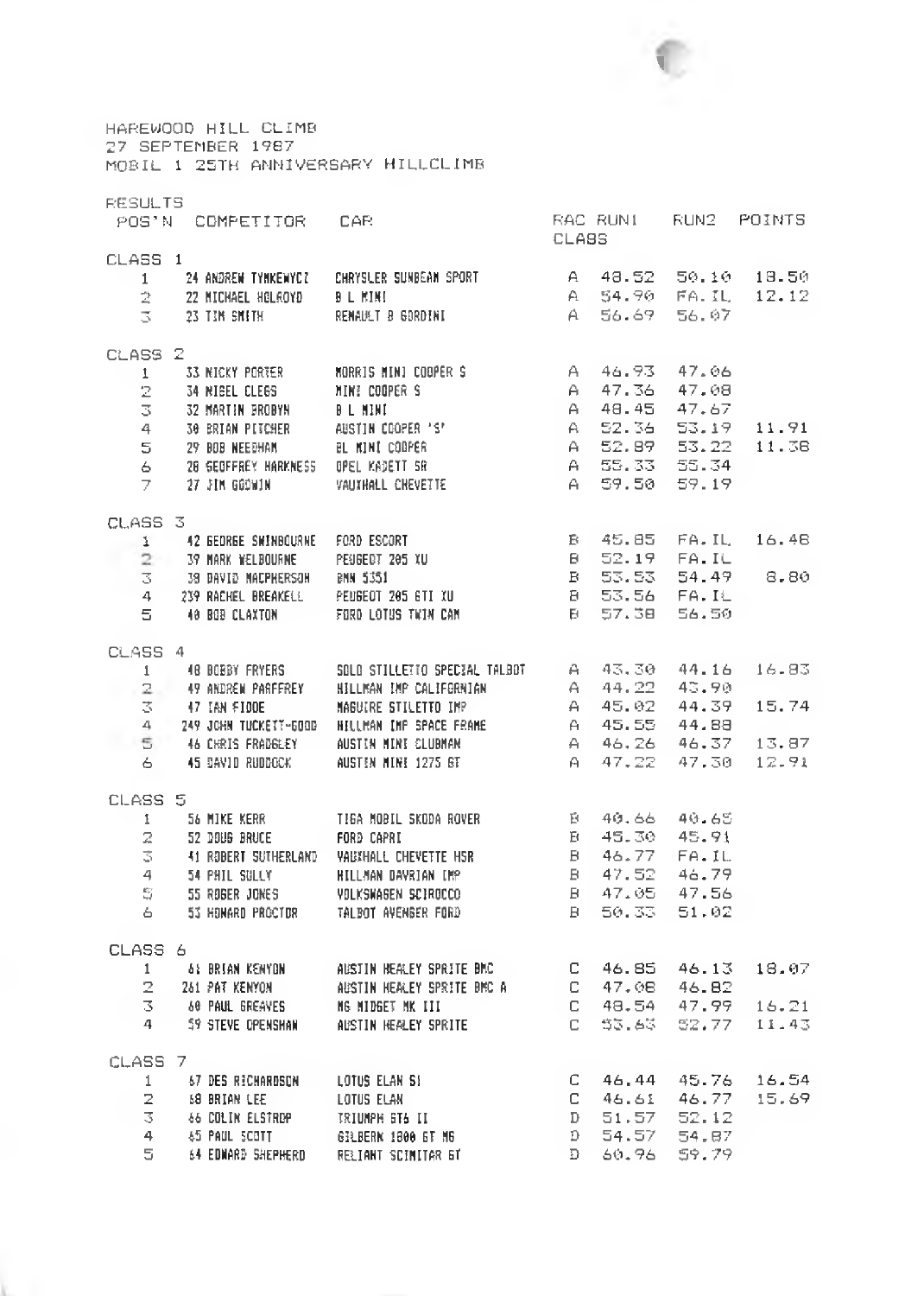| CLASS 8            |                                                                                    |                                                              |                                    |                          |                                                             |                |
|--------------------|------------------------------------------------------------------------------------|--------------------------------------------------------------|------------------------------------|--------------------------|-------------------------------------------------------------|----------------|
|                    | 1 78 GEORGE WHITTAKER                                                              | MORGAN +8                                                    | $\mathbb{R}^n \times \mathbb{R}^n$ |                          | 45.83 44.90                                                 | 16.96          |
| $\overline{2}$     |                                                                                    |                                                              |                                    |                          | D 45.26 44.94                                               | 16.92          |
| 3.                 | 79 SICHARD JACKSON - TVR 3000M                                                     |                                                              | - D -                              | 46.39                    | 46.26                                                       | 15.60          |
| 4                  | 279 ANTHONY ABRAMS . IVR 3000N                                                     |                                                              | $\Box$                             | 47.75                    |                                                             | 47.29 14.57    |
| -5                 | 72 PHIL BENNETT                                                                    | LISTER JAGUAR 1958                                           | $\mathbb{D}$                       | 48.41                    | 56.94                                                       |                |
| 6                  | 71 BARRY LONG                                                                      | MORGAN +8<br><b>CONTRACTOR</b>                               |                                    | D 49.47                  | 49.11                                                       |                |
| 7                  | 73 JOHN GREEN                                                                      | TVR 3000M FORD                                               |                                    | D 62.89 49.64            |                                                             |                |
| 8                  | 76 HARK COLTON                                                                     |                                                              |                                    | D 50.26                  | 69.11                                                       |                |
|                    | 9 77 NIGEL ELLIS<br>10 75 NICK VANDERVELL                                          | SILBERN INVADER MK II FORD<br>GILBERN INVADER III            |                                    | $D = 50.80$              | 50.46<br>51.67                                              | 11.40          |
| 11                 | 354 SUE STURGES                                                                    | AC ME 3000                                                   |                                    | D 52.05<br>1 55,42 55.87 |                                                             | 10.19          |
| 12                 | 74 NISEL GREEN                                                                     | <b>GILBERN GENIE</b>                                         |                                    | D N'.S                   |                                                             |                |
| CLASS 9            |                                                                                    |                                                              |                                    |                          |                                                             |                |
| 1                  | 91 BOB DAYSON                                                                      | CATERHAM SUPER 7 LOTUS                                       |                                    |                          | $C = 43.02 - 42.77$                                         | 16.72          |
| 2                  |                                                                                    | CATERHAM SUPER SEVEN FORD                                    |                                    |                          | C 43.41 42.84                                               | 16.65          |
| 3                  |                                                                                    |                                                              |                                    |                          | C 44.53 43.38                                               | 16.11          |
| $\overline{4}$     | 90 LEON BACHELIER                                                                  | CATERHAM SUPER 7 BRICK                                       |                                    |                          | $C$ 44.42 43.49                                             | 16.00          |
|                    | $5 - 87$ tan Wearden                                                               | DAVRIAN MK 6 IMP                                             |                                    | C FA.IL                  | 46.37                                                       | 13.12          |
| 6                  | 85 BARRY HEATH                                                                     | DAVRIAN MK 3 IMP                                             |                                    |                          | C 47.56 47.33                                               |                |
|                    |                                                                                    |                                                              |                                    |                          | C 48.47 47.38                                               | 12.11          |
|                    | 7 – BÅ DAVID HUTCHINSON – MG MIDGET<br>8 – BA JOHN FORAN – – DAVRIAN MK7A HARTWELL |                                                              |                                    | $C = 47.54$              | 51.73                                                       |                |
|                    | 9 286 SARAR HUTCHINSON MG MIDGET                                                   |                                                              |                                    | C 49.94                  | 49.05                                                       | 10.44          |
| 10.                | <b>B3 DAVE MALLEY</b>                                                              | MG MIDGET BL                                                 |                                    | C 50.89                  | 72.58                                                       |                |
|                    | 11 154 ROBER LEWIS                                                                 | BINETTA & 15 S                                               |                                    | $1\quad 52.25$           | 52.20                                                       | - 7.29         |
|                    | 13 BB BOB CAMPBELL                                                                 | 12 B2 DAVE JENNINGS MARCUS MINI BL *A*SERIES<br>LOTUS 7 FORD |                                    | C 59.60<br>C N'S         | 57.49                                                       |                |
|                    |                                                                                    |                                                              |                                    |                          |                                                             |                |
| CLASS 10           |                                                                                    |                                                              |                                    |                          |                                                             |                |
| $\mathbf{1}$       | 100 PAUL TANKARD<br>99 TONY BANCROFT                                               | T V R TUSCAN FORD<br>PORSCHE 3.3 TURBO                       |                                    | D 43.55                  | $D = 40.84 - 40.67$<br>RT. D                                | 17.71<br>14.83 |
| $\mathbb{R}$<br>3. |                                                                                    | 96 CHRISTIAN MINEEFF - LANCIA STRATOS FERRRARI               |                                    |                          |                                                             |                |
|                    | 4 290 CHARLIE SAUNDERS                                                             | JAGUAR E TYPE                                                |                                    |                          | D 44.92 43.98<br>D 44.17 44.63 14.21<br>D 44.75 44.21 14.17 |                |
| 5                  | 97 HAYDN SPEDDING                                                                  | JAGUAR E-IYPE                                                |                                    |                          |                                                             |                |
| 6                  | 96 JOKN SMITH                                                                      | JAGUAR E-TYPE                                                |                                    |                          | D 44.35 44.82 14.03                                         |                |
| 7                  | 95 JOHN GXBORGUSH                                                                  | JAGUAR 'E'                                                   |                                    |                          | D 45.52 44.81 13.57                                         |                |
| 8                  | 297 CHRIS MASON                                                                    | JAGUAR E-TYPE                                                |                                    |                          |                                                             | 12.22          |
|                    | 9 94 DAVID PRICE                                                                   | MS 8 (1963) OSELLI                                           |                                    |                          | D 46.16 47.44<br>D 50.58 50.92                              |                |
| CLASS 11B          |                                                                                    |                                                              |                                    |                          |                                                             |                |
| 1                  | 106 MBXE MCDERMBTT                                                                 | MALLOCK 20 MINISTER                                          |                                    | F 43.83                  | 44.17                                                       | 17.29          |
| 2                  | L07 PHIL PRICE                                                                     | MALLOCK CONNAUGHT NK 18/21                                   |                                    | F 43.85                  | 44.39                                                       |                |
| 3                  | 108 PETER GREEN                                                                    | CENTAUR MK 146 CLOSE                                         |                                    | F 46.32                  | 44.46                                                       | 16.66          |
| 4                  | 103 MORRIS HUTCHINSON CENTAUR MK 146 CLOSE                                         |                                                              | -F.                                | 45.78                    | 44.88                                                       |                |
| $5^{\circ}$        | 305 PETER READ                                                                     | MALLOCK MK16 FORD                                            |                                    | F 46.33 44.92            |                                                             |                |
| 6                  | 105 ROGER ALLEN                                                                    | MALLOCK MK16 FORD                                            |                                    | F 46.31 45.70            |                                                             |                |
|                    | 7 104 RICHARD CONN                                                                 | MALLOCK MK200 FORD KENT                                      |                                    | F 47.02 46.37            |                                                             |                |
| 8                  | 304 JOHN SHARPE                                                                    | MALLOCK MK 200 FORD KENT                                     | F.                                 | 47.92                    | 46.79                                                       |                |
| 9                  | 102 HARRY WHITEHOUSE                                                               | MALLOCK MK160W FORD                                          |                                    | F 47.80                  | 48.28                                                       |                |
| CLASS 11A          |                                                                                    |                                                              |                                    |                          |                                                             |                |
| $\mathbf{1}$       | 115 PETER HARPER                                                                   | VISION V86R CHAMBERLAIN                                      | E.                                 | 39.78                    | 40.15                                                       | 16.60          |
| 2.                 | 111 RICHARD MALLOCK                                                                | MALLOCK NK2756 MASS                                          | E.                                 | 40.22                    | 40.23                                                       |                |
| 3.                 | 114 ROB WELCH                                                                      | VISION V85 FORD CHAMBERLAIN                                  | Е.                                 | 40.82                    | 40.65                                                       | 15.73          |
| 4                  | 113 JUE WARD                                                                       | WARD NO 8 FORD.                                              | E.                                 | 43.51<br>42.54           | 42.31<br>FA.IL                                              | 14.07          |
| 5.                 | 311 CHRIS HART                                                                     | HALLOCK HK 27S6 MASS<br>MALLOCK MK 14718                     | ε<br>F.                            | 43.19                    | 42.89                                                       | 13.49          |
| 6.<br>7.           | 308 PAUL GOLDMAN<br>LLO JOHN BATEMAN                                               | MALLOCK MK21 BEATTIE TC                                      | Е                                  | 43.75.                   | 43.56                                                       |                |
| 8                  | <b>112 MICHAEL RADIGAN</b>                                                         | VISION VB7H FORD                                             | E.                                 | $\mathbb{N}^s$ . S.      |                                                             |                |
|                    |                                                                                    |                                                              |                                    |                          |                                                             |                |

 $\sim$ 

i.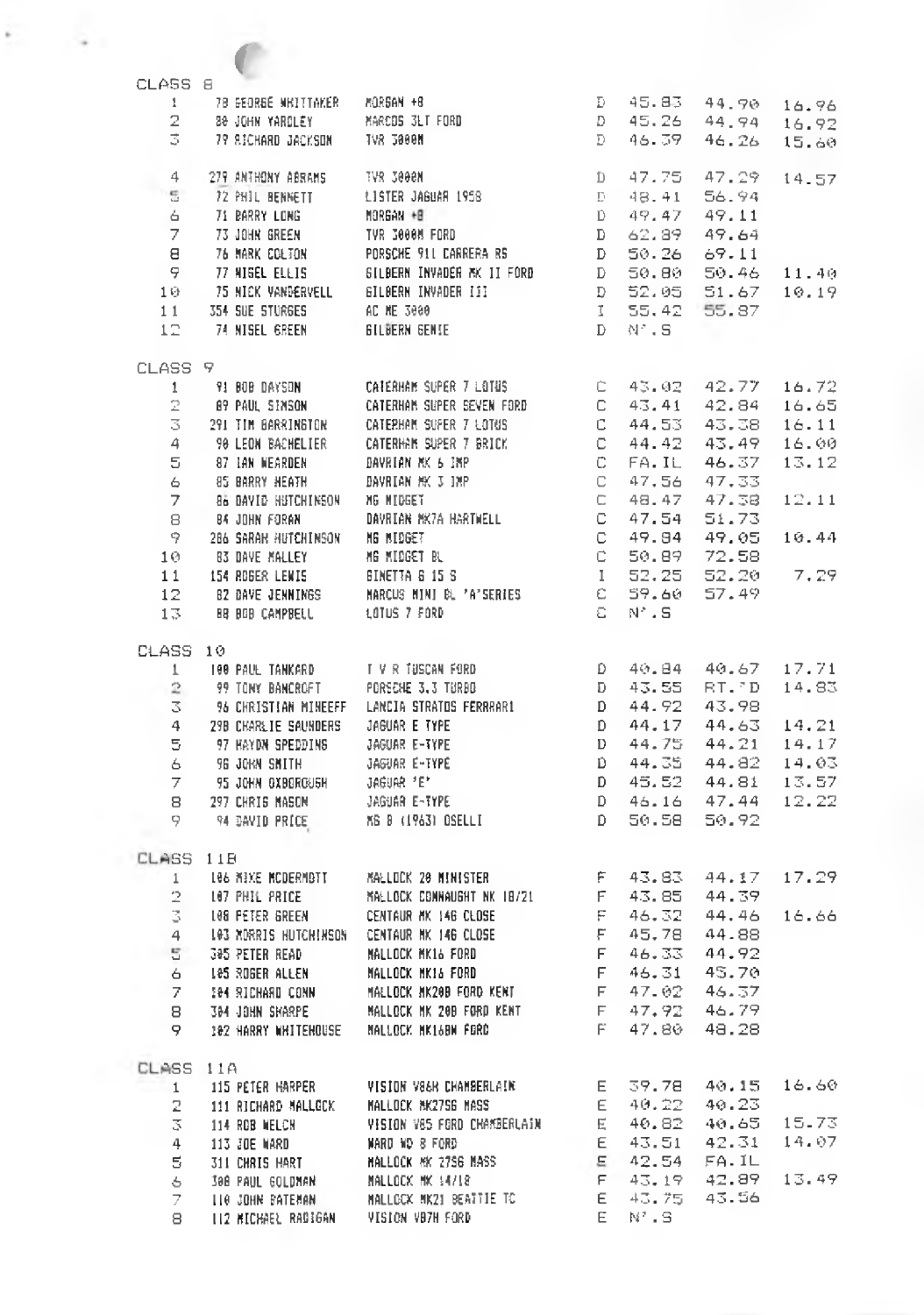| CLASS 12  |                                                                                                                                                                                                                                          |             |  |
|-----------|------------------------------------------------------------------------------------------------------------------------------------------------------------------------------------------------------------------------------------------|-------------|--|
|           |                                                                                                                                                                                                                                          |             |  |
|           |                                                                                                                                                                                                                                          |             |  |
|           |                                                                                                                                                                                                                                          |             |  |
|           |                                                                                                                                                                                                                                          |             |  |
|           |                                                                                                                                                                                                                                          | 41.90 42.27 |  |
| CLASS 13  |                                                                                                                                                                                                                                          |             |  |
|           |                                                                                                                                                                                                                                          |             |  |
|           |                                                                                                                                                                                                                                          |             |  |
|           |                                                                                                                                                                                                                                          |             |  |
|           |                                                                                                                                                                                                                                          |             |  |
|           |                                                                                                                                                                                                                                          |             |  |
|           | 1 128 PETER BLANKSTONE MALLOCK U2 NK27S HART G 59.56 39.12<br>1 128 PETER BLANKSTONE PILBEAM MP40 FORD G N-1 39.67 16.06<br>3 126 JIM ROBINSON MALLOCK NK27S HART G 40.85 39.97 15.86<br>4 327 PETER KAYE PILBEAM MP 40 FORD G 40.48     |             |  |
|           |                                                                                                                                                                                                                                          |             |  |
| CLASS 14  |                                                                                                                                                                                                                                          |             |  |
|           |                                                                                                                                                                                                                                          |             |  |
|           |                                                                                                                                                                                                                                          |             |  |
|           |                                                                                                                                                                                                                                          |             |  |
|           |                                                                                                                                                                                                                                          |             |  |
|           |                                                                                                                                                                                                                                          |             |  |
|           |                                                                                                                                                                                                                                          |             |  |
|           |                                                                                                                                                                                                                                          |             |  |
|           |                                                                                                                                                                                                                                          |             |  |
|           |                                                                                                                                                                                                                                          |             |  |
|           |                                                                                                                                                                                                                                          |             |  |
|           |                                                                                                                                                                                                                                          |             |  |
|           |                                                                                                                                                                                                                                          |             |  |
|           |                                                                                                                                                                                                                                          |             |  |
| CLASS 15A |                                                                                                                                                                                                                                          |             |  |
|           |                                                                                                                                                                                                                                          |             |  |
|           |                                                                                                                                                                                                                                          |             |  |
|           |                                                                                                                                                                                                                                          |             |  |
|           |                                                                                                                                                                                                                                          |             |  |
|           |                                                                                                                                                                                                                                          |             |  |
|           | 156 156<br>1 148 PHIL JEFFERIES TRAKSTAR ZK86 ROTAX H 92.22 41.89<br>2 348 DICK FODEN TRAKSTAR ZK 86 ROTAX H 92.22 41.89<br>3 147 STEVE OMEN DIS 500 BUZUKI H 44.31 45.54 15.90<br>4 145 PETER SULLIVAN JEDI 1/85 60DDEN H 48.73 48.68   |             |  |
| CLASS 15  |                                                                                                                                                                                                                                          |             |  |
|           |                                                                                                                                                                                                                                          |             |  |
|           |                                                                                                                                                                                                                                          |             |  |
|           |                                                                                                                                                                                                                                          |             |  |
|           |                                                                                                                                                                                                                                          |             |  |
|           |                                                                                                                                                                                                                                          |             |  |
|           |                                                                                                                                                                                                                                          |             |  |
|           |                                                                                                                                                                                                                                          |             |  |
|           |                                                                                                                                                                                                                                          |             |  |
|           | 15 15<br>1 156 TONY TEMSON 5HIRE PILBEAR COSMORTH 1 42.02 41.39<br>3 355 PHEL KIDSLEY BRABHAM BT28 COSMORTH 1 FFA.IL 41.49<br>3 157 RECHARD HOMER DELTA T824 HARTMELL<br>4 1.93 42.84<br>4 155 PAUL SQUIRES BRABHAM BT28 COSMORTH 1 41.9 |             |  |
| CLASS 16  |                                                                                                                                                                                                                                          |             |  |
|           |                                                                                                                                                                                                                                          |             |  |
|           |                                                                                                                                                                                                                                          |             |  |
|           |                                                                                                                                                                                                                                          |             |  |
|           |                                                                                                                                                                                                                                          |             |  |
|           |                                                                                                                                                                                                                                          |             |  |
|           |                                                                                                                                                                                                                                          |             |  |
|           |                                                                                                                                                                                                                                          |             |  |
|           |                                                                                                                                                                                                                                          |             |  |
|           |                                                                                                                                                                                                                                          |             |  |
|           |                                                                                                                                                                                                                                          |             |  |
|           |                                                                                                                                                                                                                                          |             |  |
|           |                                                                                                                                                                                                                                          |             |  |
|           | ASS 16<br>1 168 ADRIAN MOPKINS SARK III HOSWORTH BDA<br>2 169 CHRIS SEANAN BRABHAM BT30 COSWORTH FVA 3 39, 32 38, 99<br>3 167 PETER VARLEY MARCH PILBEAN FORD BDA 3 41, 20 41, 12 14, 98<br>3 16 DYNE WHITEHEAD CHEVRON BAP FORD<br>5 16 |             |  |
|           |                                                                                                                                                                                                                                          |             |  |

i,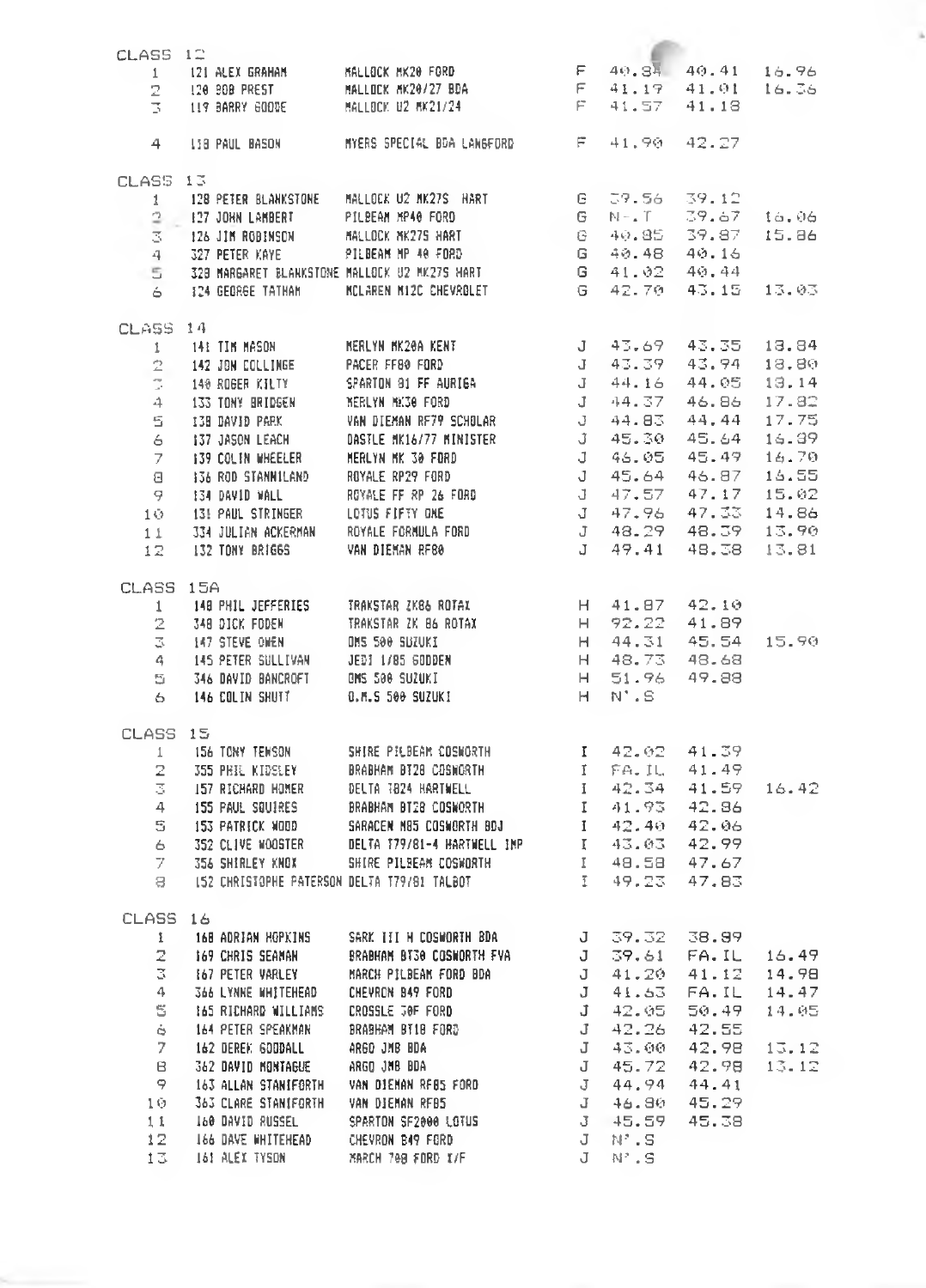|                       | CLASS 17                             |                                                                                                                                                                                                               | 37:24                |                            |       |
|-----------------------|--------------------------------------|---------------------------------------------------------------------------------------------------------------------------------------------------------------------------------------------------------------|----------------------|----------------------------|-------|
|                       |                                      | 1 TYN GRIFFITHS PILBEAM MP53 HART<br>2 4 ROY LANE PILBEAM MP58/L COSWORTH                                                                                                                                     |                      | 36.81<br>37.19 37.22 16.73 |       |
|                       |                                      | 7 MAX HARVEY PILBEAM MP53/4 HART 42BR                                                                                                                                                                         | 37.19                | 38.26                      |       |
|                       |                                      |                                                                                                                                                                                                               |                      |                            |       |
| -4                    |                                      | 9 TIM THOMSON PILBEAM MP50 HART                                                                                                                                                                               | 37.20                | 37.33                      | 16.72 |
| $S -$                 |                                      | 6 DAVID GOULD 60 GOULD BAD HART                                                                                                                                                                               |                      |                            | 16.69 |
| 6.                    |                                      | SOULD B4D HART                                                                                                                                                                                                |                      | 37.23 37.82<br>37.75 37.38 | 16.54 |
| $7 -$                 |                                      |                                                                                                                                                                                                               | 37.45 FA.IL          |                            |       |
|                       |                                      | 8 8 CHARLES WARDLE PILSEAN MP47 AB BRASHAM REPOD 57.63 FA.IL 16.29                                                                                                                                            |                      |                            |       |
|                       |                                      | 9 10 JOHN HUNT   PILBEAM MP 57/01 HART   77.70 58.11                                                                                                                                                          |                      |                            | 16.22 |
| 10                    | 12 CHRIS KNAPMAN       RALT HART GED |                                                                                                                                                                                                               | 38.09                | 39.55                      |       |
| 11                    |                                      |                                                                                                                                                                                                               |                      | K 38.44 38.91              | 15.48 |
| 12                    |                                      |                                                                                                                                                                                                               | 38.87                | 51.30                      |       |
| $t \overline{\omega}$ |                                      |                                                                                                                                                                                                               |                      | 39.05 39.34 14.87          |       |
| $\pm 4$               | 14 BILL MOOD                         | MARCH 782 FORD                                                                                                                                                                                                |                      | 39.28 42.78 14.64          |       |
| 15                    |                                      |                                                                                                                                                                                                               |                      |                            | 13.02 |
| 16                    |                                      |                                                                                                                                                                                                               |                      |                            |       |
| 17                    |                                      |                                                                                                                                                                                                               |                      |                            |       |
| 18                    |                                      |                                                                                                                                                                                                               |                      |                            |       |
| 19                    |                                      | 21 PETER VOIGT THE TECHCRAFT BUJCK -ROVER (41.44 42.41)<br>18 STUART NIX REYHARD SF79/4 FORD OHC (42.39 42.65)<br>19 JOHN MCCARTNEY CHEVRON B49 (46.14 45.63)<br>20 GUY SMITH FRAZER NASH ALVIS (47.90 48.65) |                      |                            |       |
| CLASS 23              |                                      |                                                                                                                                                                                                               |                      |                            |       |
|                       |                                      |                                                                                                                                                                                                               |                      | 51.81 51.93                |       |
|                       |                                      |                                                                                                                                                                                                               | 52.63 52.39          |                            |       |
|                       | <b>3 I73 PAUL MICHAEL</b>            | 184 JENNIFER BIRRELL - NG MAESAO EFI<br>173 PAUL MICHAEL - MG MAESAO EFI<br>181 DAVID CROFTS - MG MAESTAO EFI<br>NG MAESTAO EFI                                                                               | 52.88 52.79          |                            |       |
| 4                     |                                      |                                                                                                                                                                                                               | 53.12                | 52.82                      |       |
| 5                     |                                      |                                                                                                                                                                                                               | 52.91                | 52.82                      |       |
| 6                     |                                      |                                                                                                                                                                                                               | 52.93                | 56.17                      |       |
| 7.                    | 183 PHIL DARBYSHIRE NG MAESTRO EFI   |                                                                                                                                                                                                               | $52.97$ $53.12$      |                            |       |
| 8                     | 182 JOHN CHALMERS                    | M6 MAESTRO EFI                                                                                                                                                                                                | 53.13 53.27          |                            |       |
| 9                     | 180 NEIL CALVERT MAESTRO 2L EFI      |                                                                                                                                                                                                               | 53.32                | 53.17                      |       |
| 10.                   |                                      |                                                                                                                                                                                                               | 54.19                | 53.19                      |       |
|                       |                                      |                                                                                                                                                                                                               | 53.25 54.11          |                            |       |
| 11                    |                                      | 178 KEN DAVIES MG MAESTRO EFI                                                                                                                                                                                 | 53.32                | 53.61                      |       |
| 12                    |                                      |                                                                                                                                                                                                               |                      |                            |       |
| 13                    |                                      |                                                                                                                                                                                                               |                      |                            |       |
| 14                    | 176 RICK CHAMPION MG MAESTRO EFI     | 174 PAUL NORTHALL M6 MAESTRO EF1                                                                                                                                                                              | 53.39 53.60<br>55.47 | 55.90                      |       |

Ŷ.

 $\sim \infty$  .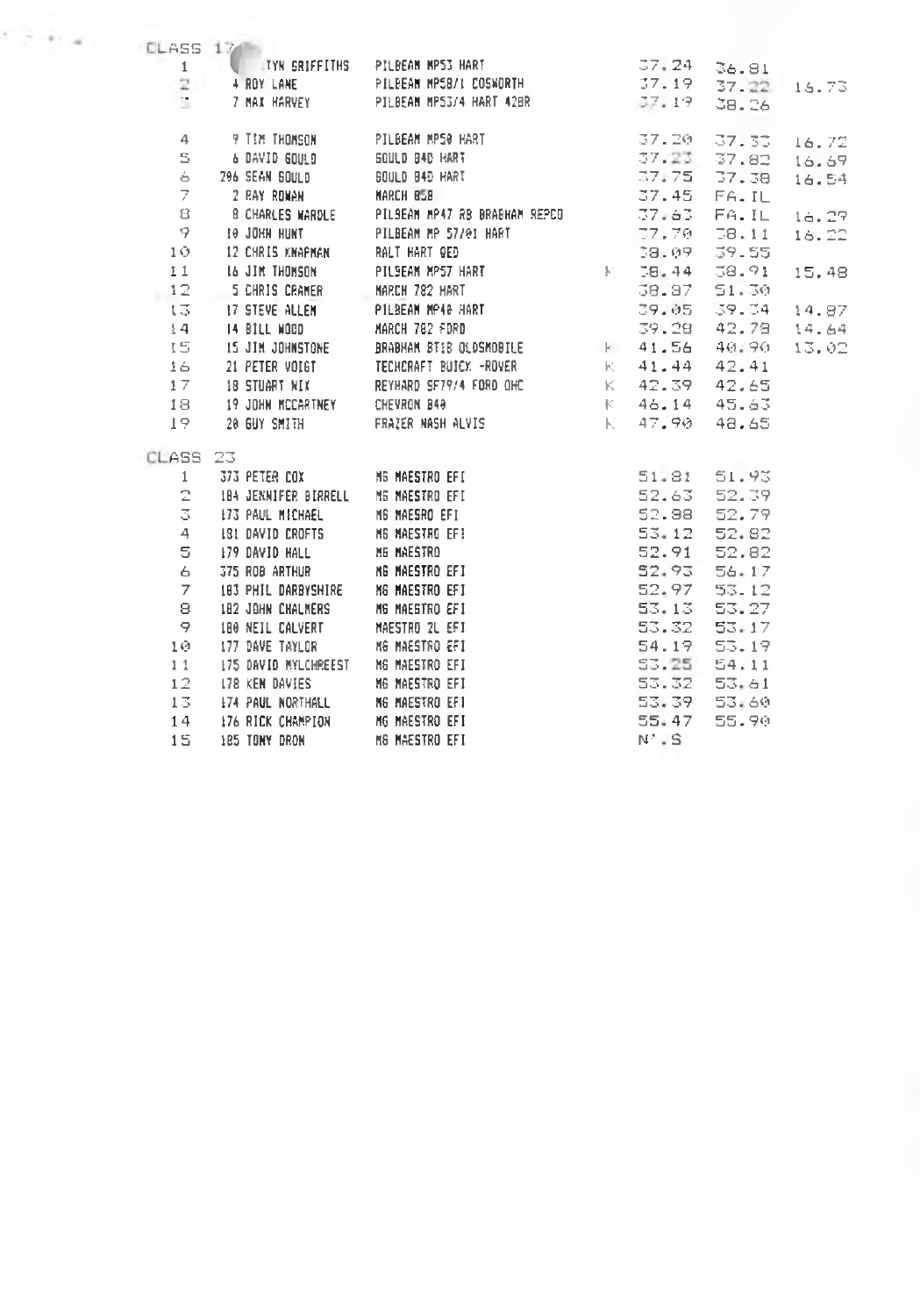# HAREWOOD HILL CLIMI<br>27 SEPTEMBER 1987 HAREWOOD HILL CLIMB<br>27 SEPT**EMBER 1987**<br>MOBIL 1 25TH ANNIVERSARY HILLCLIME

#### **RROVISIONAL RESULTS**

|              |  | F.T.D. AND THE MIKE WILSON TROPHY |                  |        |
|--------------|--|-----------------------------------|------------------|--------|
|              |  |                                   | MARTYN GRIFFITHS | -36.81 |
| SECOND F.D.T |  |                                   |                  |        |
|              |  |                                   | RAY ROWAN        | 36.84  |
| THIRD F.D.T. |  |                                   |                  |        |
|              |  |                                   | SEAN GOULD       | 36.90  |

### CLASS RESULTS

|           | 1ST (£30)                | 2ND (£20)          | 3RD (£15)       | 4TH (£12)   |
|-----------|--------------------------|--------------------|-----------------|-------------|
| CLASS 1   | ANDREW TYMKENYCZ (£20)   |                    |                 |             |
| CLASS 2   | NICKY PORTER             | <b>NIGEL CLEGG</b> |                 |             |
| CLASS 3   | <b>GEORGE SWINSOURHE</b> |                    |                 |             |
| CLASS 4   | <b>BOBBY FRYERS</b>      | ANDREW PARFFREY    |                 |             |
| CLASS 5   | <b>MIKE KERR</b>         | DOUG BRUCE         |                 |             |
| CLASS 6   | BRIAN KENYON             |                    |                 |             |
| CLASS 7   | DES RICHARDSON           |                    |                 |             |
| CLASS B   | GEORGE WHITTAKER         | JOHN YARDLEY       | RICHARD JACKSON |             |
| CLASS 9   | BOB DAYSON               | PAUL SIMSON        | TIM BARRINGTON  |             |
| CLASS 10  | PAUL TANKARD             | TONY BANCROFT      |                 |             |
| CLASS 11B | MIKE MCDERMOTT           | PHIL PRICE         |                 |             |
| CLASS 11A | PETER HARPER             | RICHARD MALLOCK    |                 |             |
| CLASS 12  | ALEX GRAHAM              |                    |                 |             |
| CLASS 13  | PETER BLANKSTONE         | JOHN LAMBERT       |                 |             |
| CLASS 14  | TIM MASON                | JON COLLINGE       | ROBER KILTY     |             |
| CLASS 15A | PHIL JEFFERIES           | DICK FODEN         |                 |             |
| CLASS 15  | TOKY TENSON              | PHIL KIDSLEY       |                 |             |
| CLASS 16  | ADRIAN HOPKINS           | CHRIS SEAMAN       | PETER VARLEY    |             |
| CLASS 17  | MARTYN GRIFFITHS         | <b>ROY LANE</b>    | MAX HARVEY      | TIM THOMSON |
| CLASS 23  | PETER COX                | JENNIFER BIRRELL   | PAUL MICHAEL    |             |
|           |                          |                    |                 |             |

CRAWFORD ROBERTS ASSOCIATES LTD. ROAD GOING AWARD ANDREW TYMKEWYCZ IMP 18.50 POINTS

|            | MARSHALS DRAW          |
|------------|------------------------|
| WHISKY     | M BOLTON ORCHARD       |
| CHAMPAGNE. | S C KINGSTON FARMHOUSE |

CLASS RECORDS<br>DREW TYMKEWYCZ 1 48.52 ANDREW TYMKEWYCZ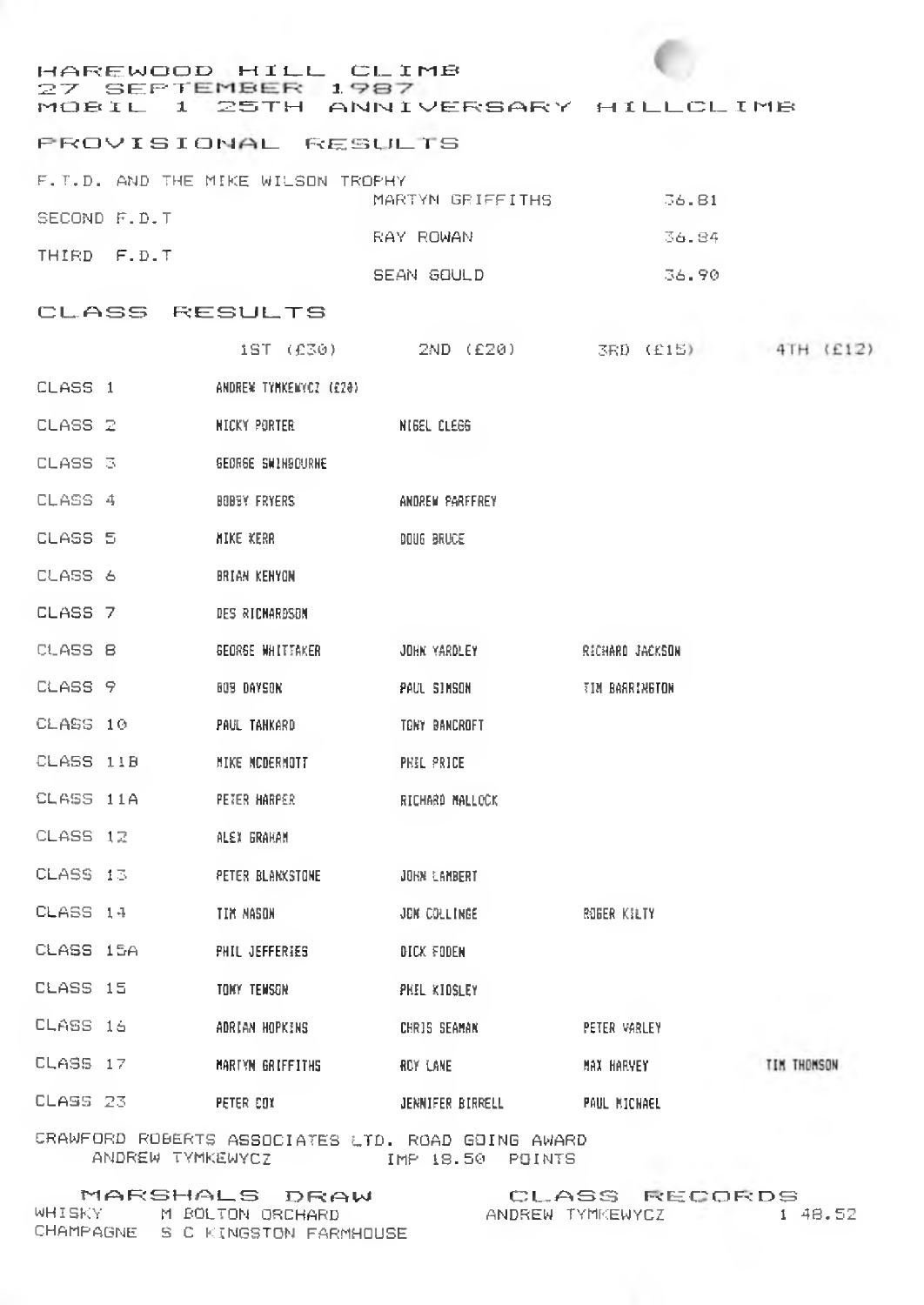3ritisn Autonobile Raci\*.^ C l u b - Yorkshire Centre *f* 1987 Harewood Hillelimb Championship - FTD Awards series

## TOP TVELVE RUN OFF - 27 September 1987 Harewood

|       |                  |                                                           |               |             | Points |
|-------|------------------|-----------------------------------------------------------|---------------|-------------|--------|
|       | Ray Rowan        | March 85B                                                 | 37,45 36.84   |             |        |
| 2     | Sean Gould       | Gould 84D Hart                                            |               | 36.91 36.90 | 10     |
| $3 -$ | David Gould –    | Gould 84D Hart                                            | 37.02 37.14   |             | 9      |
| 4     |                  | Charles Wardle Maribeam MP47 RE Brabham Repco 37.02 37.19 |               |             | 8      |
| 5     | Chris Knapman    | Ralt Hart Qed                                             | 37.72         | 37.30       |        |
| 6     | Max Harvey       | Pilbeam MP53/4 Hart 428R 37.30                            |               | 37.36       |        |
| 7     | Roy Lane         | Pilbeam MP58/1 Cosworth 37.58 37.33                       |               |             | 7      |
| 8     | Tim Thomson      | Pilbeam MP50 Hart                                         |               | 37.35 37.60 | 6      |
| 9.    | John Hunt        | Pilbeam MP 57/01 Hart 37.49                               |               | 38.49       | 5      |
| 10    | Chris Cramer     | March 782 Hart                                            | 38.48         | 38.08       |        |
| 11    |                  | Jim Thomson - Pilbeam MP 57 Hart                          | 39, 23 39, 67 |             | 4      |
| 12    | Martyn Griffiths | Pilbeam MP53 Hart                                         | 39,50         | 55.02       |        |
|       | Steve Allen      | Pilbeam MP40 Hart (Harewood) 39.05                        |               |             | 3      |
|       | Bill Vood        | (Harewood) 39.28<br>March 782 Ford                        |               |             | 2      |
|       | Chris Seaman     | (Harewood)<br>Brabham BT 30                               |               | 39.61       |        |

### FINAL POSITIONS

 $h = m_{\rm H}$ 

| Position |                 | 19 April | 10 May | May<br>31      | 19 July | $16$ Aug | Sub-Total 27 Sept |    |
|----------|-----------------|----------|--------|----------------|---------|----------|-------------------|----|
| 1        | Charles Vardle  |          | 3      | 9.             | 10      | 10       | 37                | 8  |
| 2        | David Gould     |          | 10     | 10             | $\circ$ |          | 29                | 9  |
| 3        | Tim Thorson     |          | 7      | 8              |         | 9        | 24                | 6  |
| 4        | Sean Gould      |          |        | 7              | 7       |          | 14                | 10 |
|          | Peter Harper    | 5        | 3      | 5              | 6       | 5        | 24                |    |
| 567      | Chris Seaman    | 8        | 0      | 4              | ♦       | 6        | 18                | 1  |
|          | John Lambert    | 10       | 2      | 6              |         |          | 18                |    |
| 8        | Roy Lane        |          | Q      |                |         |          | 9.                | 7  |
| 9        | Jim Thomson     |          |        |                |         | 7        | 7                 | 4  |
| 10       | Dave Whitehead  |          |        | $\overline{2}$ | 5       |          | 11                |    |
| $11 =$   | Joe Vard        | 9        |        |                |         |          | 10                |    |
| $11 =$   | John Hunt       |          | 5      |                |         |          | 5                 | 5  |
| 13       | Barrie Dutnall  |          |        |                |         | 8        | 8                 |    |
| 14       | David Montague  | 7        |        |                |         |          |                   |    |
| $15 =$   | Peter Varley    | 6        |        |                |         |          | 6                 |    |
| $15 =$   | Chris Dowson    |          | 6      |                |         |          | 6                 |    |
| 17       | Bob Prest       | 4        |        |                |         | 2        | 6                 |    |
| 18       | Bill Wood       |          |        | 3              |         |          | 3                 | 2  |
| 19z      | David Grace     |          | 4      |                |         |          |                   |    |
| $19 =$   | Roger Kilty     |          |        |                | 4       |          |                   |    |
| $21 =$   | Lynne Whitehead |          |        |                |         | 3        | з                 |    |
| $21 =$   | Tim Mason       |          |        |                | З       |          | 3                 |    |
| $21 =$   | Bill Lord       | 3        |        |                |         |          | 3                 |    |
| $21 =$   | Steve Allen     |          |        |                |         |          |                   | 3  |
| $25 =$   | Alex Graham     | 2        |        |                |         |          | 2                 |    |
| $25 =$   | Jon Collinge    |          |        |                | 2       |          | 2                 |    |
| $27 =$   | Jim Robinson    |          |        |                |         |          |                   |    |
| $27 =$   | Richard Homer   |          |        |                |         |          |                   |    |
|          |                 |          |        |                |         |          |                   |    |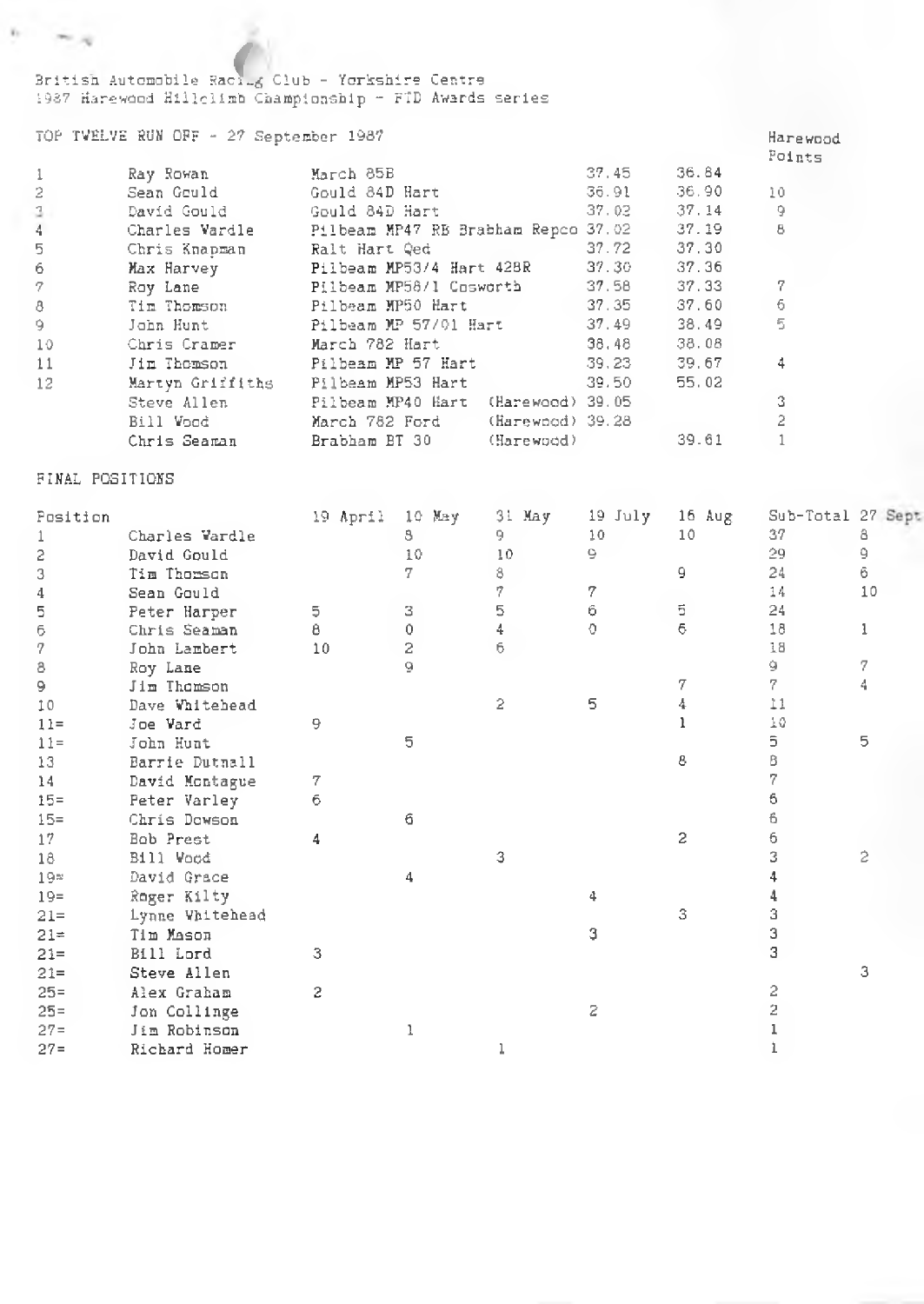BRITISH AUTOMOBILE RACING CLUB YORKSHIRE CENTRE 1987 HAREWOOD HILLCLIMB CHAMPIONSHIP

| COMPETITOR.                                           | 19 Apr - 10 May 31 May19 Jul - 16 Aug 29 Sep |                    |                                    |               |                                               |                   | <b>POINTS</b>                                                                                                                                   | TOTAL.          |
|-------------------------------------------------------|----------------------------------------------|--------------------|------------------------------------|---------------|-----------------------------------------------|-------------------|-------------------------------------------------------------------------------------------------------------------------------------------------|-----------------|
| MASON Tim                                             | 18,72                                        | 18,77              | 10,79                              |               |                                               | 15,99 18,29 18,84 | to drop<br>$18,84$ $15,98$<br>$18,80$ $15,98$<br>$18,14$ $16,97$<br>$18,07$ $14,01$<br>$17,75$ $13,11$<br>$16,60$ $12,57$<br>$16,64$<br>$16,64$ | 93,41           |
| COLLINGE Jon 18,17                                    |                                              | 18,59              | 18,88.                             |               | 15,08 18,28                                   |                   |                                                                                                                                                 | 92,72           |
| KILTY Roger                                           | - 17,83                                      | 18,40              | 18,54                              |               | 16,07 18.66                                   |                   |                                                                                                                                                 | 91,57           |
| KENYON Brian                                          | 17,69                                        | 18,23              | 18,53                              | 14.01         | - 18 13                                       |                   |                                                                                                                                                 | 90.65           |
| PARK David                                            | 17,36                                        | 17,70              | 18,35.                             |               | -13,11 - 17-72.                               |                   |                                                                                                                                                 | 88,88           |
| HARPER Peter                                          | 16,55                                        | 17,64              | 17.45                              | 12,57         | $-17 - 12$                                    |                   | $\frac{12}{13}$ , 57<br>13.64                                                                                                                   | 85,36.          |
| SEAMAN Chris                                          | 16,95                                        | -16,83             | 16,74                              |               | 11,64 16,77                                   |                   |                                                                                                                                                 | 83,78           |
| GREEN Peter                                           | 16,34                                        | - 16,63            | 16,68                              |               | 10,40 17,25                                   | 16,66<br>17,29    | $10,4$ .                                                                                                                                        | 83,56           |
| McDERMOTT Mike 16,61                                  |                                              | 16,31              | 16,49                              |               | 11,53 16,57                                   |                   | 11,53                                                                                                                                           | 83,27           |
| FRYERS Bobby                                          | 16,31<br>15,43                               | 16,26<br>16,15     | 16,24                              | - 9,21        | 16,55                                         | 16,83.            | 9,21                                                                                                                                            | 82,19           |
| YARDLEY John<br>WHEELER Colin                         | 14,84                                        | -16,05             | 16,85.<br>16.06                    | $-11, 34$     | 11,27 16,42<br>17,90                          | 16, 92<br>16,70   | 11,27                                                                                                                                           | 81,77<br>81,55  |
| GOLDMAN Paul                                          | 16.91                                        | 16,74              | 17,10                              | 9,57          | - 36.83.                                      |                   | 11, 34<br>$13,49$ 9.57                                                                                                                          | 81,07           |
| LEE Brian                                             | 15,22                                        | 15.49              | 15.57                              | 9,82          | 15,86                                         | 15.69 -           | 9,92                                                                                                                                            | 77,83           |
| WARDLE Charles                                        |                                              | 16,99              | 16,65.                             |               |                                               | 10.90 16.48 16.29 |                                                                                                                                                 | 77,31           |
| STANNILAND Rod                                        |                                              | 15,67              | 15,93.                             | 12,77         | - 16,31                                       | 16,55             |                                                                                                                                                 | 77,23           |
| WHITTAKER George 15,60<br>ACKERMAM Julian 14,48 15,07 |                                              | 15,60              | 15,56                              | 10,96         | 16, 41                                        | 16,96             |                                                                                                                                                 | 75.49           |
|                                                       |                                              |                    | 15,16                              | 10,05         | 16.06                                         | 13,90             | 10.05                                                                                                                                           | 74,67           |
| WALL David                                            | 15, 15                                       | -14,20             | 16,20                              |               | 11,58 14,04                                   | 15,02.            | 11,58                                                                                                                                           | 74,61           |
| BACHELIER Leon 15,37                                  |                                              | 16,45              | 15,61                              | 10,36         | $\sim 00$                                     | 16,00 -           |                                                                                                                                                 | 73,79           |
| LAMBERT John                                          | 16,78                                        | 16.70              | 17.09                              | - 6,49        |                                               | 16,06.            |                                                                                                                                                 | 73,12           |
| STRINGER Paul                                         | 14.09                                        | 14,16              | 15,43                              |               | 14.53                                         | 14.86             | œ                                                                                                                                               | 73,07           |
| SAUNDERS Charlie 14,48<br>SMITH John 14,46            |                                              | 14.55              | 14,87                              |               | 8,00 14,73                                    | 14,21             | $\sim$ $\alpha$                                                                                                                                 | 72,84           |
|                                                       |                                              | 14,84              | 14,05.                             |               | $7.43$ 14.12                                  |                   | $\frac{14.03}{214.07}$ $\frac{7.43}{7.52}$                                                                                                      | 71,51           |
| WARD Joe                                              | 13,83                                        | $-15,02$<br>-13,56 | 14,03.<br>14,32                    | 7,53<br>6.97  | 14.15                                         | 14,07<br>14,71    | 7,53                                                                                                                                            | 71,10           |
| SPEDDING Haydn 13,31<br>FRADGLEY Chris 13,78          |                                              | 13,95              | 13,43-                             | 9,68          | 14,51<br>13,28                                | 13,87             | 6,97<br>9,68.                                                                                                                                   | 70,41<br>68,31  |
| LEACH Jason                                           |                                              | 16,15              | 17,21                              | , 00.         | 17,05                                         | 16,89.            |                                                                                                                                                 | 67,30           |
| ABRAMS Anthony 11,06 12,95                            |                                              |                    |                                    | $14, 71$ 9,93 | 13,88                                         |                   | $14,57$ 9,93                                                                                                                                    | 67,17           |
| WHITEHEAD Lynne                                       |                                              | 13,79.             | 14,67                              | 7,69          | 15,76                                         | 14, 47            |                                                                                                                                                 | 66,38           |
| OXBOROUGH John 12,26                                  |                                              | 13,12              | 13,59                              | 5,57          | 12,89                                         |                   | $13,57$ $5,57$                                                                                                                                  | 65,43           |
| BRIGGS Tony                                           | 11,64                                        |                    | 14,68.                             | 10,82         | 14.45                                         | 13,81             |                                                                                                                                                 | 65,40           |
| THOMSON Tim 15,89<br>RVDDOCK David 12,97 12,95        |                                              | 15,89              | 16,15                              |               | 16.52                                         | 16,72             |                                                                                                                                                 | 65,28           |
|                                                       |                                              |                    | 13,37                              | 7,38          | $-12,28$                                      | 12,91             | 7,38                                                                                                                                            | 64,48           |
| WEARDON Ian                                           |                                              | 13,74              | 14,45                              |               | $7,68$ $14,61$ $13,12$                        |                   |                                                                                                                                                 | 63,60           |
| JACKSON Richard 14,68 16,19                           |                                              |                    | 16,43                              | .00           |                                               | 15,60.            |                                                                                                                                                 | 62,90           |
| DAYSON Bob                                            | - 이용성                                        | 17,69              | 17,79                              | 10.68         |                                               | 16,72             |                                                                                                                                                 | 62,88           |
| GOULD David                                           |                                              | 16,63              | 17.02                              |               | $11,31 - 00$                                  | 16,69             |                                                                                                                                                 | 61,65           |
| HUTCHINSON David 12,82<br>MASON Chris                 | 12,19                                        | -11,92<br>12,26    | 12,30<br>12,17                     |               | 5,75 12,17<br>4.48 12.47                      | 12, 11<br>12,22   | 5,75<br>4,48                                                                                                                                    | 61,32           |
| SWINBOURNE George 15,86                               |                                              |                    | 15,87                              | 12.54         |                                               | 16,48.            |                                                                                                                                                 | 61,31<br>60,75  |
| HOMER Richard                                         |                                              | 16,84              | 16,60                              |               |                                               | 16,42             |                                                                                                                                                 | 60,67           |
| OWEN Steve                                            |                                              | -16,19             | 16,08                              |               | $\begin{array}{c} 10,81 \\ 10,41 \end{array}$ | 15,90             |                                                                                                                                                 | 58,58           |
| PITCHER Brian                                         | 00, 00, 05                                   | $-11, 17$          | 11,86                              |               | 6,79 12,73                                    |                   | 11,91 6,79                                                                                                                                      | 57,72           |
| DONNELLY Pat                                          | 15,72                                        | 15,68              |                                    |               | $11,34$ $14,62$                               |                   |                                                                                                                                                 | 57,36           |
| HUTCHINSON Sarah                                      |                                              | -11,82.            | 11,49                              |               |                                               |                   |                                                                                                                                                 | 56,97           |
| SIMPSGN Paul                                          | $\frac{11}{14}$ , 40<br>$\frac{40}{14}$      | $-10,43$           |                                    |               |                                               |                   |                                                                                                                                                 | 56,91           |
| WHITEHEAD Dave 15.21<br>OPENSHAW Steve 11.72 11.39    |                                              |                    | 15,21 15,82 9,29 16,31             |               |                                               |                   |                                                                                                                                                 | 56,63           |
|                                                       |                                              |                    |                                    |               |                                               |                   | $11,32$ 5, 10 $10,64$ 11, 43 5, 1                                                                                                               | 56,50           |
| GOODALL Derek                                         |                                              |                    | $12,67$ $13,49$ 2,96 $13,84$ 13,12 |               |                                               |                   |                                                                                                                                                 | 56,08           |
| MONTAGUE David<br>GOULD Sean                          | 12,95                                        | 13,08              | 13,96                              | 2,96          |                                               | 13,12             |                                                                                                                                                 | 56,07           |
| ELLIS Nigel                                           | 14.13                                        | 14,56<br>14,06     | 16,41<br>11.04                     | 8,43<br>4, 51 | $\pm$ 00                                      | 16,54<br>11,40    |                                                                                                                                                 | 55,94           |
| JOHNSTONE Jim                                         |                                              | 12,44              | 12,33                              | 5.78          | 10.84                                         | 13,02             |                                                                                                                                                 | 55,14<br>54, 41 |
| WILLIAMS Richard                                      |                                              | 14,30              | 14,66                              | 7,55          |                                               | 14.05             |                                                                                                                                                 | 50,56           |
| <b>ERIDGEN Tony</b>                                   |                                              |                    | 17.55                              | 15,05         | 100                                           | 17.82             |                                                                                                                                                 | 50.42           |
| SIMPSON Harry                                         | 15,78                                        | 17,50              |                                    |               | 16, 61                                        |                   |                                                                                                                                                 | 49,89           |
| VARLEY Peter                                          | 14.32                                        | 14,54              |                                    | 5,96          |                                               | 14,98             |                                                                                                                                                 | 49.80           |
| GRAHAM Alex                                           | 16,26                                        | -16,45             |                                    |               |                                               | 16,96             |                                                                                                                                                 | 49.67           |
| PREST Bob                                             | 15,91                                        |                    |                                    | , 00          | 16,22                                         | 16,36             |                                                                                                                                                 | 48.49           |
| GREAVE Faul                                           | 15,76                                        |                    |                                    |               | 15,87                                         | 16, 21            |                                                                                                                                                 | 47.84           |

- 61